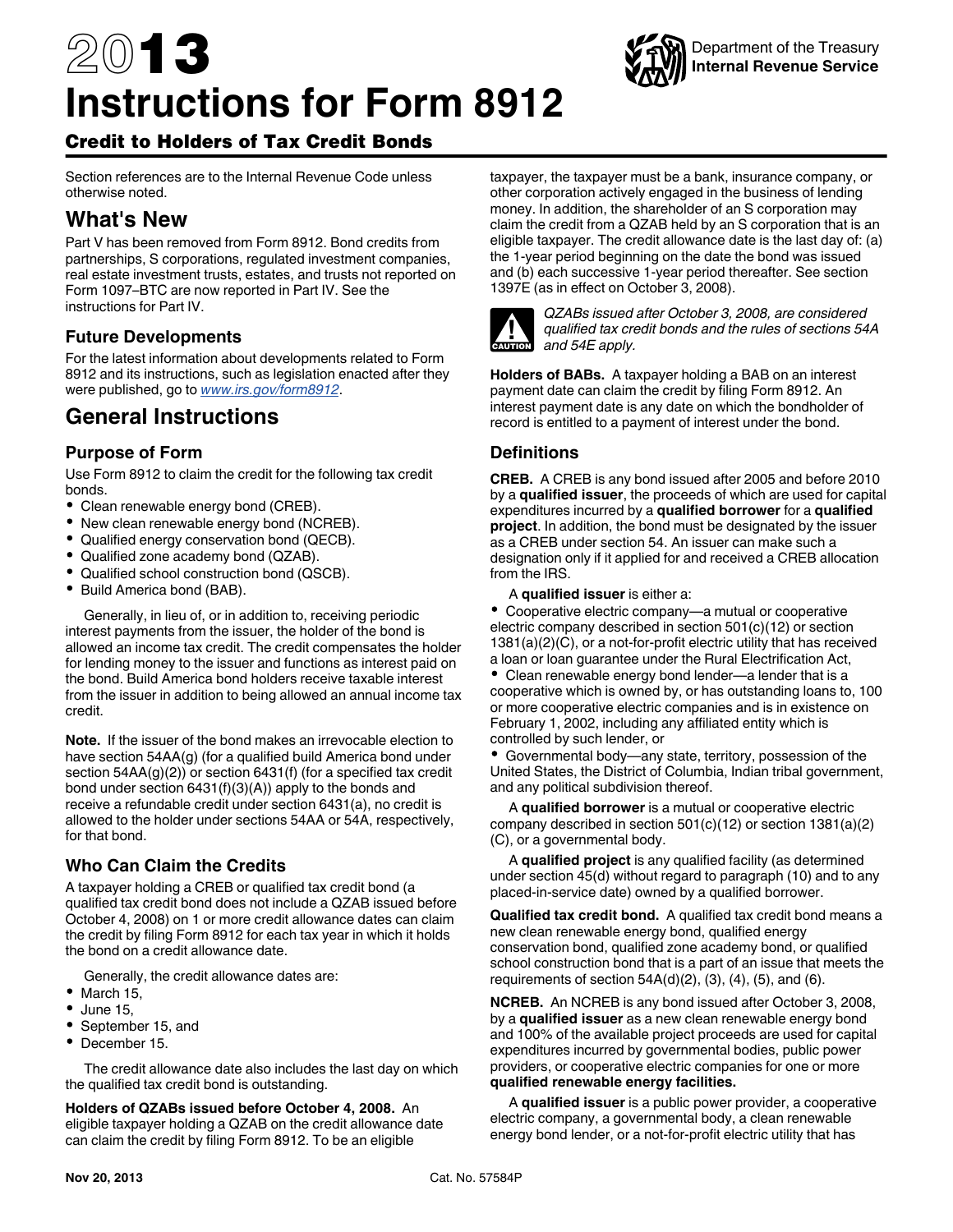received a loan or loan guarantee under the Rural Electrification Act.

A **clean renewable energy bond lender** is a lender that is a cooperative that is owned by, or has outstanding loans to, 100 or more cooperative electric companies and is in existence on February 1, 2002, and includes any affiliated entity that is controlled by that lender.

A **cooperative electric company** is a mutual or cooperative electric company described in section 501(c)(12) or section 1381(a)(2)(C).

A **governmental body** is any state or Indian tribal government, or any political subdivision thereof.

A **public power provider** is a state utility with a service obligation, as defined in section 217 of the Federal Power Act (as in effect on October 3, 2008).

A **qualified renewable energy facility** is a qualified facility (as determined under section 45(d) without regard to paragraphs (8) and (10) and to any placed-in-service date) owned by a public power provider, a governmental body, or a cooperative electric company.

**QECB.** A QECB is any bond issued after October 3, 2008, by a state or local government as a qualified energy conservation bond and 100% of the available project proceeds are used for one or more qualified conservation purposes. See section 54D(f) for the definition of qualified conservation purposes.

**QZAB.** A QZAB is any bond issued by a state or local government as a qualified zone academy bond and 100% of the available project proceeds are used to improve certain eligible public schools (for QZABs issued before October 4, 2008, 95% or more of the proceeds are used to improve certain eligible public schools).

**QSCB.** A QSCB is any bond issued after February 17, 2009, by a state or local government as a qualified school construction bond and 100% of the available project proceeds are used for the construction, rehabilitation, or repair of a public school facility or for the acquisition of land on which the bond-financed facility is to be constructed.

**BAB.** A BAB is any bond (other than a private activity bond) issued after February 17, 2009, and before January 1, 2011, by an issuer who makes an irrevocable election to have the rules of section 54AA apply and, except for that election, the interest on the bond would have been excludable under section 103.

# **Specific Instructions**

Separate entries and calculations are required for each bond with a different issuance date or a different credit rate.

# **Part I—Current Year Credit**



*Complete Part(s) III and IV before completing Part I and Part II. See the instructions for Parts III and IV for more Part II. See*<br> **information.** 

# **Line 1**

Enter the total from Part III, line 14. This amount is the total bond credits reported to you on Form(s) 1097-BTC.

# **Line 2**

Enter the amount from Part IV, line 20. This amount is the total bond credits from bonds held by you or your nominee(s) and not reported to you on Form(s) 1097-BTC. This amount may also include bond credits reported to you from a pass-through entity (partnership, S corporation, estate, trust, regulated investment

company, and real estate investment trust) that were not reported to you on Form(s) 1097–BTC.

**Note.** You may receive Form(s) 1097-BTC from a pass-through entity reporting your share of bond tax credits. The entity may also report your share of bond tax credits on a form/schedule/ statement other than the Form(s) 1097-BTC. In such a case, do not double-count amounts reported to you. Include any amount reported to you on Form(s) 1097-BTC from a pass-through entity on line 13, and not on line 18. For example, if you own an interest in a partnership, and the partnership reports your share of bond tax credits earned by the partnership on a Schedule K-1 (Form 1065) as well as on a Form 1097-BTC, do not double-count these amounts. Include the amount reported to you on Form 1097-BTC by the partnership on line 13, and not on line 18.

# **Line 3**

Enter the amount of the credit carryforward (from prior years) that is attributable to a qualified tax credit bond or a BAB. Credits attributable to a CREB or QZAB (issued before October 4, 2008) cannot be carried forward.

### **Line 5**

Estates and trusts must allocate any CREB credit on line 4 between the estate or trust and the beneficiaries in the same proportion as income was allocated and enter the beneficiaries' share on line 5.

# **Part II—Allowable Credit**

The credit allowed for the current year may be limited based on your tax liability. Use Part II to figure the allowable credit.

# **Line 10b**

Enter the total allowable credit, if any, from your tax return as follows.

**Individuals.** The amount from Form 1040, lines 48 through 53 (Form 1040–NR, lines 46 through 50). Do not include any general business credit claimed on Form 3800, or any prior year minimum tax.

**Estates and trusts.** Enter the total of any write-in credits from Form 1041, Schedule G, line 2e.

**Corporations.** Enter the amount from Form 1120, Schedule J, line 5b (or the applicable line of your return).

# **Line 10c**

If you are filing Form 3800, General Business Credit, enter the credit from Form 3800.

# **Line 12**

If you do not have an entry space for these credits on your tax return, include the allowable credit on the "Total credits" line with the applicable notation (for example, "CREB" or "QECB").

#### **Holders of a CREB or a QZAB (issued before October 4,**

**2008).** If you cannot use all of the credit from Part I because of the tax liability limit (for example, line 12 is smaller than line 4), you can deduct the unused credit for the current tax year. However, you can choose to deduct the unused credit in the next tax year instead of the current tax year.

Because a current year deduction may further reduce the tax liability limit, you may need to refigure the tax liability limit and the unallowed credit. Refigure the unallowed credit until it equals the deduction. It may be necessary to use the "trial and error" method.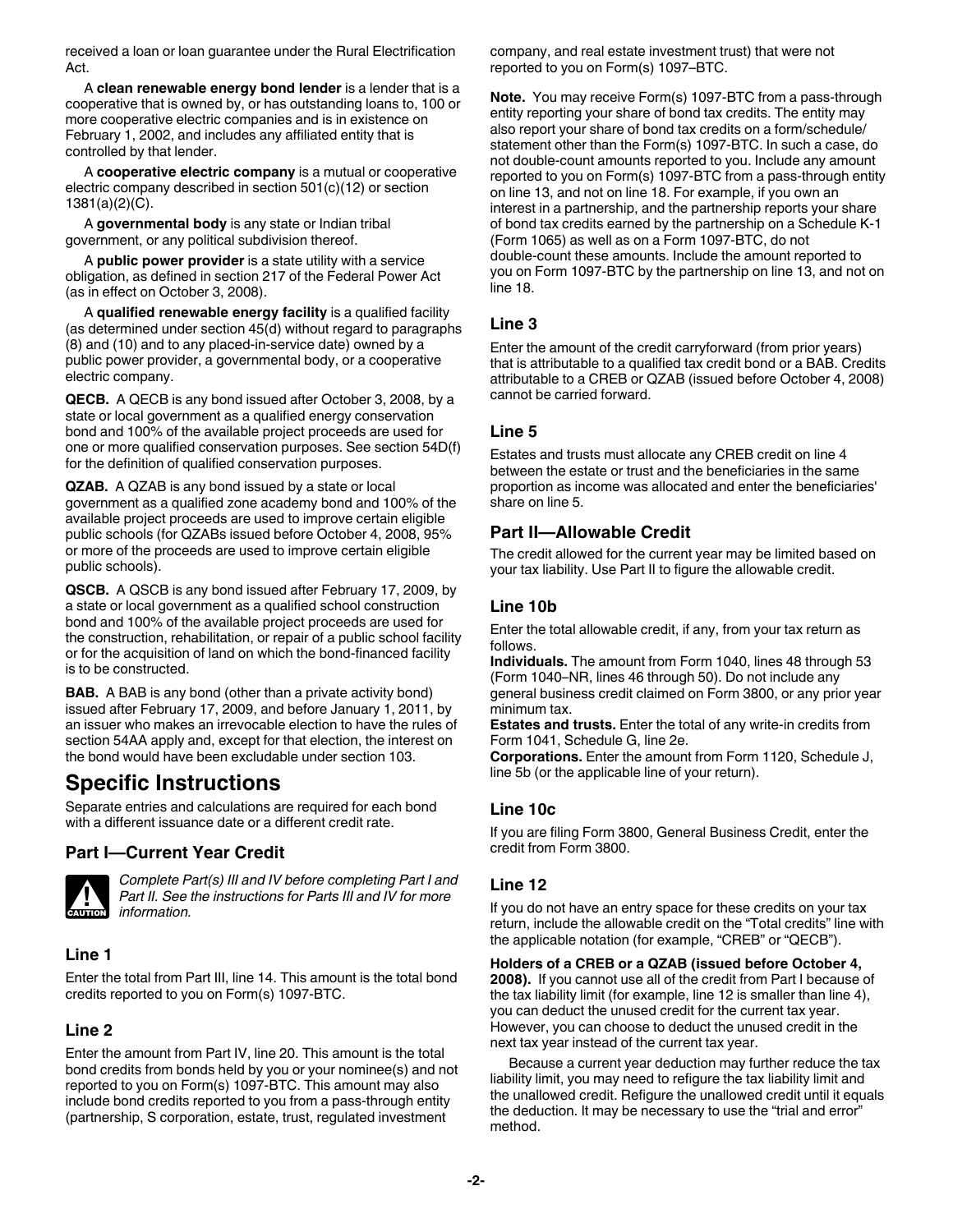**Holders of a qualified tax credit bond or a BAB.** If you cannot use all of the credit from Part I (for example, line 12 is smaller than line 4), you may carry the unused portion of the credit to the next tax year and add it to any credit allowable to the holder of the same bond in the next tax year. A holder of a qualified tax credit bond or BAB cannot deduct any unused credit.

**Limitation on credit from pass-through entities.** For a CREB held by a pass-through entity, the credit included in line 1 (for a credit received from a pass-through entity that issued a Form 1097-BTC) and line 2 (for a credit received from a pass-through entity that did not issue a Form 1097-BTC) is limited to the amount of tax attributable to your taxable income from your interest in the pass-through entity distributing the credit. Figure the credit limitation separately for each interest in a pass-through entity using the following limitation formula:

Line 11 x **pass-through entity** Taxable income for the year attributable to your interest in the

Taxable income for the year

If in the current tax year you had no taxable income attributable to a particular interest in a pass-through entity, you cannot claim any CREB credit this tax year for that interest.

*All taxpayers (other than estates and trusts).* For line 12, add the line 1 and line 2 credits separately figured for each interest in a pass-through entity (as limited by the formula above for each such interest) to the total credit on line 4 not attributable to that pass-through entity. Enter on line 12 the smaller of this result or the amount on line 11. This limitation only applies to a CREB credit received from a pass-through entity.

*Estates and trusts.* For line 12, add the line 1 and line 2 credits separately figured for each interest in a pass-through entity (as limited by the formula above for each such interest) to the total credit on line 6 not attributable to that pass-through entity. Enter on line 12 the smaller of this result or the amount on line 11. This limitation only applies to a CREB credit received from a pass-through entity.

# **Part III—Bond credit(s) reported to you on Form(s) 1097-BTC**

Part III is used to list and total credits that are reported to you on Form(s) 1097-BTC. Complete and attach as many copies of Part III as needed to list the credits you are reporting for the current tax year. Do not include credit amounts previously claimed on any of your returns. If multiple copies of Part III are completed, enter the total of all Parts III, lines 14 on Part I, line 1.

# **Line 13, Column (b1)**

Enter the Form 1097-BTC issuer's federal identification number shown on Form 1097-BTC.

# **Line 13, Column (b2)**

Enter the unique identifier shown in box 2b of Form 1097-BTC.

# **Line 13, Column (c)**

Enter the amount shown in box 1 of any Form 1097-BTC you receive.



*If you receive Form(s) 1097-BTC from any pass-through entity reporting your share of bond credits, report the credit on Part III, line 13.*

**Note.** Fiscal year filers should use information from applicable boxes 5a through 5l, Form 1097-BTC, to claim the credit for their fiscal tax year.

# **Line 14**

Add the amounts listed on line 13, column (c) and enter the total on line 14. If you complete and attach 1 copy of Part III, enter the amount from line 14 on line 1. If you complete and attach multiple copies of Part III, add the amounts entered for all lines 14 and enter the total on line 1.

*For a new clean renewable energy bond or a qualified energy conservation bond, the credit is limited to 70% (.70) of the total credit figured for the tax year. The amount reported in boxes 5a-5l of Form 1097-BTC and that is included in line 14 should not exceed 70% of the credit figured under section 54A(b) for these bonds.* **ALUTION** 

# **Part IV — Bond credits from bonds held by you and/or your nominee not reported to you on Form 1097-BTC.**

Complete and attach a Part IV for each bond you held or bond credits received from a pass-through entity that were not reported to you on Form(s) 1097-BTC. Complete and attach as many copies of Part IV as you need to claim the credit(s) for each bond you held directly or through a nominee and for which you did not receive a Form 1097-BTC. Also, complete a separate Part IV for each bond credit passed through to you from a pass-through entity for which a Form 1097-BTC was not issued. If multiple copies of Part IV are completed, enter the total of all Parts IV, lines 20, on Part I, line 2.

**Note.** If you are reporting a bond credit received from a pass-through entity, complete lines 15a and 15b and enter the credit amount on line 18, column (f).

# **Line 15a**

Enter the bond issuer's name and address. If the credit was received from a pass-through entity, enter the name of the entity distributing the bond credit.

#### **Line 15b**

Enter the bond issuer's employer identification number. If the credit was received from a pass-through entity, enter the employer identification number of the pass-through entity distributing the credit.

# **Line 17**

If the bond was redeemed, sold, or otherwise disposed of, enter the date.

# **Line 18, Column (a)**

Enter the CUSIP number of the bond. If there is no CUSIP number, enter the principal payment dates of the bond. For CREBs, enter the CUSIP number and principal payment dates. For BABs, enter the CUSIP number and interest payment dates.

# **Line 18, Column (b)**

Enter the face amount of the CREB, qualified tax credit bond, or QZAB (issued before October 4, 2008) minus any payment of principal received. For a BAB, enter the amount of interest payable.